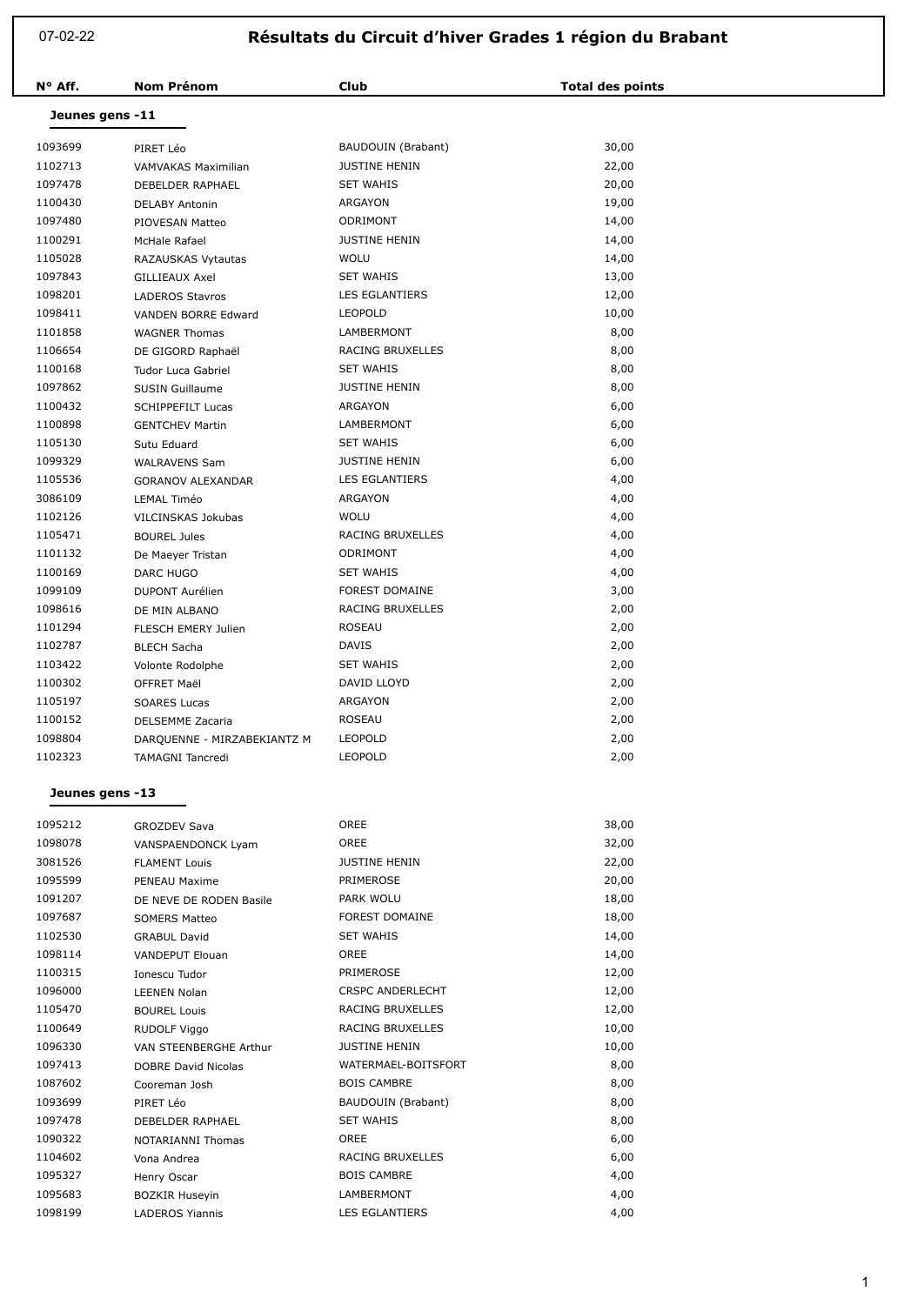07-02-22

## **Résultats du Circuit d'hiver Grades 1 région du Brabant**

| N° Aff.           | <b>Nom Prénom</b>        | Club                  | <b>Total des points</b> |  |  |
|-------------------|--------------------------|-----------------------|-------------------------|--|--|
| 1101371           | SOMMELETTE Raphael       | ROSEAU                | 4,00                    |  |  |
| 1099126           | SARIBAN Zeno             | WATERMAEL-BOITSFORT   | 4,00                    |  |  |
| 1094223           | PROKOPIC Juraj           | WATERMAEL-BOITSFORT   | 4,00                    |  |  |
| 1100901           | MIOT Adrien              | <b>SET WAHIS</b>      | 2,00                    |  |  |
| 1100433           | <b>CAPRICE Riccardo</b>  | PRIMEROSE             | 2,00                    |  |  |
| 1100048           | VAN DER MERSCH Ulysse    | <b>LEOPOLD</b>        | 2,00                    |  |  |
| 1099843           | <b>GULEKJIAN CHARLES</b> | <b>BRUSSELS</b>       | 2,00                    |  |  |
| 1098879           | MOTTINT charles          | ROSEAU                | 2,00                    |  |  |
| 1098786           | MOGOJAN Eric             | <b>JUSTINE HENIN</b>  | 2,00                    |  |  |
| 1095938           | DE VISSCHER Martin       | ROSEAU                | 2,00                    |  |  |
| 1097766           | <b>SCHMIDT Maxime</b>    | <b>WATERLOO</b>       | 2,00                    |  |  |
| 1097484           | <b>VERRIER Daniel</b>    | LES EGLANTIERS        | 2,00                    |  |  |
| 1100256           | DE SCHAETZEN Samuel      | <b>DAVIS</b>          | 2,00                    |  |  |
| Jeunes filles -11 |                          |                       |                         |  |  |
| 1101153           | <b>GROZDEVA Kalina</b>   | OREE                  | 23,00                   |  |  |
| 1099926           | <b>LEGROS Axelle</b>     | ARGAYON               | 20,00                   |  |  |
| 1097742           | <b>BEAUCLERCQ Chloe</b>  | RACING BRUXELLES      | 14,00                   |  |  |
| 1100384           | <b>FOLKMAR Scarlett</b>  | RACING BRUXELLES      | 10,00                   |  |  |
| 1100126           | LAZENDIC LENA            | <b>SET WAHIS</b>      | 10,00                   |  |  |
| 1102861           | <b>RUDOLF Liv</b>        | RACING BRUXELLES      | 10,00                   |  |  |
| 1101519           | HOSEINIAN Laleh          | OREE                  | 8,00                    |  |  |
| 1102127           | VILCINSKAITE Julija      | <b>WOLU</b>           | 8,00                    |  |  |
| 1103273           | KHALIL INES              | PRIMEROSE             | 6,00                    |  |  |
| 1102957           | YOUSEFI Faran            | <b>WOLU</b>           | 2,00                    |  |  |
| 1102913           | MOGOJAN Amélie           | <b>JUSTINE HENIN</b>  | 2,00                    |  |  |
| Jeunes filles -13 |                          |                       |                         |  |  |
| 1100489           | PAQUET Emma              | <b>FOREST DOMAINE</b> | 21,00                   |  |  |
| 3081697           | <b>VERGALLO Alena</b>    | <b>JUSTINE HENIN</b>  | 16,00                   |  |  |
| 1098200           | LADEROU Aikaterini       | LES EGLANTIERS        | 16,00                   |  |  |
| 1099268           | SHIBATA Ellie            | LES EGLANTIERS        | 12,00                   |  |  |
| 1097885           | ZINEDDINE ROUMAYSSA      | PRIMEROSE             | 10,00                   |  |  |
| 1100635           | Grava Melina             | LES EGLANTIERS        | 7,00                    |  |  |
| 1100553           | MOUSSY Hélène            | LES EGLANTIERS        | 6,00                    |  |  |
| 1098026           | ZARRELLA Romy            | <b>SET WAHIS</b>      | 6,00                    |  |  |
| 1099840           | RANDOUX Victoria         | <b>SET WAHIS</b>      | 4,00                    |  |  |
| 1096958           | NEGREANU Delia           | <b>SET WAHIS</b>      | 4,00                    |  |  |
| 1103127           | <b>SENNY GARANCE</b>     | OREE                  | 4,00                    |  |  |
| 1097964           | DE MAEYER Charlize       | ODRIMONT              | 2,00                    |  |  |
| Jeunes -9 mixte   |                          |                       |                         |  |  |
| 1097742           | <b>BEAUCLERCQ Chloe</b>  | RACING BRUXELLES      | 24,00                   |  |  |
| 1098201           | LADEROS Stavros          | LES EGLANTIERS        | 20,00                   |  |  |
| 1099269           | SHIBATA Kosei            | LES EGLANTIERS        | 16,00                   |  |  |
| 1103104           | GHOBERT Noé              | <b>WOLU</b>           | 14,00                   |  |  |
| 1102097           | FOLKMAR John             | RACING BRUXELLES      | 12,00                   |  |  |
| 1102708           | DE MUNCK Neyd            | <b>SET WAHIS</b>      | 11,00                   |  |  |
| 1105569           | CHELAGHMI Nahil          | <b>WOLU</b>           | 10,00                   |  |  |
| 1102722           | <b>BONNIER Boris</b>     | <b>JUSTINE HENIN</b>  | 6,00                    |  |  |
| 3086109           | LEMAL Timéo              | ARGAYON               | 6,00                    |  |  |
| 1106515           | <b>GULEKJIAN HENRY</b>   | <b>BRUSSELS</b>       | 4,00                    |  |  |
| 1105315           | <b>ZVELC Dominik</b>     | WIMBLEDON             | 4,00                    |  |  |
| 1105093           | <b>SERVAES Nina</b>      | <b>JUSTINE HENIN</b>  | 4,00                    |  |  |
| 1103240           | SIMON DAVID              | <b>SET WAHIS</b>      | 4,00                    |  |  |
| 1106284           | DEVRIENDT Laura          | LAEKEN                | 4,00                    |  |  |
| 1102959           | <b>BIRZNIECE Kate</b>    | <b>WOLU</b>           | 4,00                    |  |  |
| 1102746           | <b>BOULOGNE Olivia</b>   | ARGAYON               | 4,00                    |  |  |
| 1104108           | <b>HOMANS Milo</b>       | OREE                  | 4,00                    |  |  |